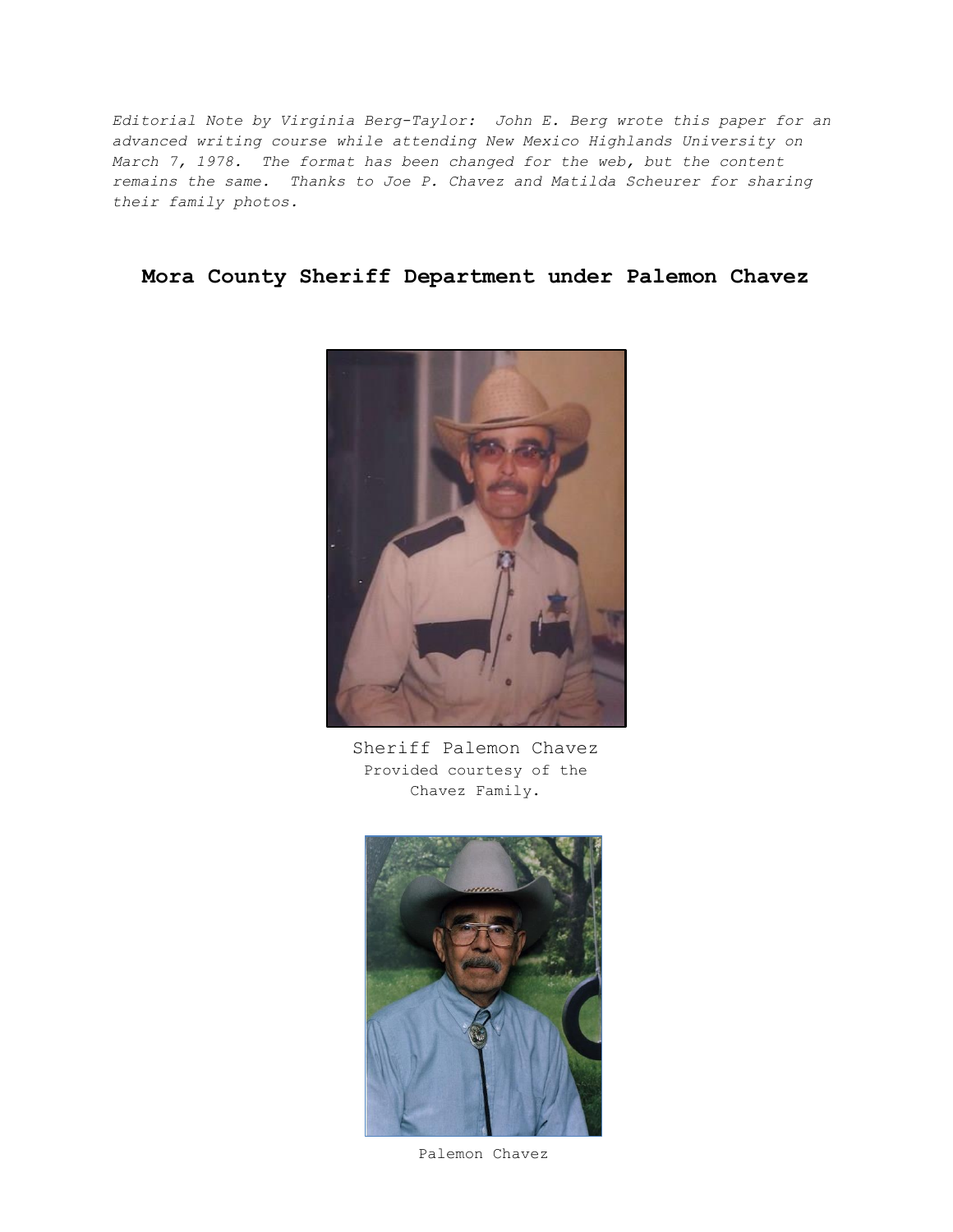## **Mora County Sheriff Department under Palemon Chavez** by John E. Berg

The Mora County Sheriff's office for years has been the most sought-after political office, yet those individuals who have attained the position of sheriff have found it not to be as rewarding as it seems; therefore, few have retained the office for any length of time. Since 1971 there have been several different sheriffs who have held the office either by election or by appointment.

On January 1, 1971, Luis Garcia was elected sheriff. He took office, but for unknown reasons resigned his position on June 30 of the same year. Upon Luis Garcia's resignation, Pedro Mares took over the office on July 1, 1971, but due to ill health remained in office for only one month. He resigned on July 31, 1971. Upon Mares' resignation, Benny Anaya retained the sheriff's position for a period of seven months but resigned for unknown reasons in February 1972. Following Mr. Anaya's resignation, the Mora County Commissioners appointed Nazario Montoya to complete the term of the last legally elected official--Luis Garcia. Nazario Montoya was then elected to the office of sheriff and took office on January 1, 1973. After being sheriff of Mora County for a period of sixteen months, Nazario Montoya resigned. On July 1, 1973, Manual Lujan was appointed sheriff by the newly elected Mora County Commissioners. Manual Lujan was sheriff of Mora County for a period of seven months. On January 30, 1974, for unknown reasons the Mora County Commissioners dismissed Manuel Lujan. On February 7, 1974, the Mora County Commissioners appointed Palemon Chavez to the position of sheriff. Palemon Chavez completed the term of the last elected official to the sheriff's office--Nazario Montoya. On January 1, 1975, Palemon Chavez became the elected sheriff of Mora County and has retained the position for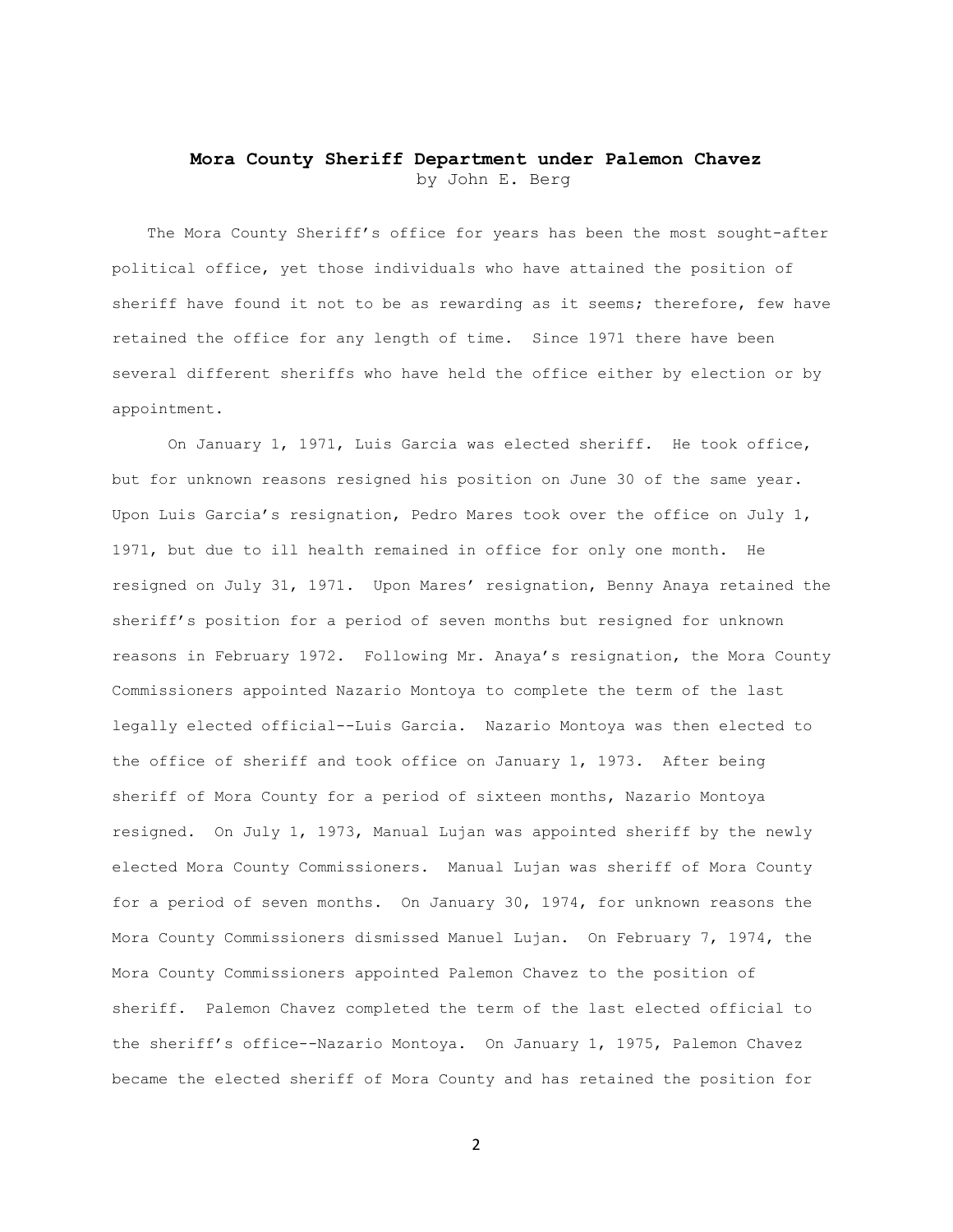the last three years. $<sup>1</sup>$ </sup>

The Mora County Sheriff's Department had been in a state of turmoil for the four years prior to 1975. When Palemon Chavez took over the office as the newly elected sheriff, the only equipment the department had was a pair of handcuffs and a few items in the office that were obsolete. Sheriff Chavez also stated, "The jail was dilapidated and in bad need of repairs."<sup>2</sup> Being that Mr. Chavez had served as deputy sheriff, off and on for the last three years, he knew what was needed to improve the department; therefore, he took on the challenge of making the department a properly functioning one.

Palemon Chavez did not become sheriff effortlessly. In the Primary Election of 1973, Mr. Chavez was the only candidate on the Democratic Party ticket that had an opponent. Yet he won the primary and went on to win the general election over the Republican, Ramon Romero, the Party's strongest candidate.<sup>3</sup>

Then in 1975 Mr. Chavez ran for a second term, and he was again the only candidate on the Democratic ticket to have an opponent in the primary elections. He won the primary, despite the efforts of his own Democratic Party to oust him out of office. Palemon Chavez went on to win the general election that year and was the biggest vote getter for the entire Democratic



twenty-seven years and later became a forest fire fighter. Prior to his Mr. & Mrs. Chavez with Buddy.

Party. He defeated his Republican opponent, George Garcia, by getting 1,454 votes to his opponent's 845.<sup>4</sup>

Sheriff Chavez is fifty-four-yearsold and has been a lifelong resident of Mora County. He is married to the former Maria Elisea Pacheco, and they have three sons and six daughters. He is a World War II Veteran. He operated a sawmill for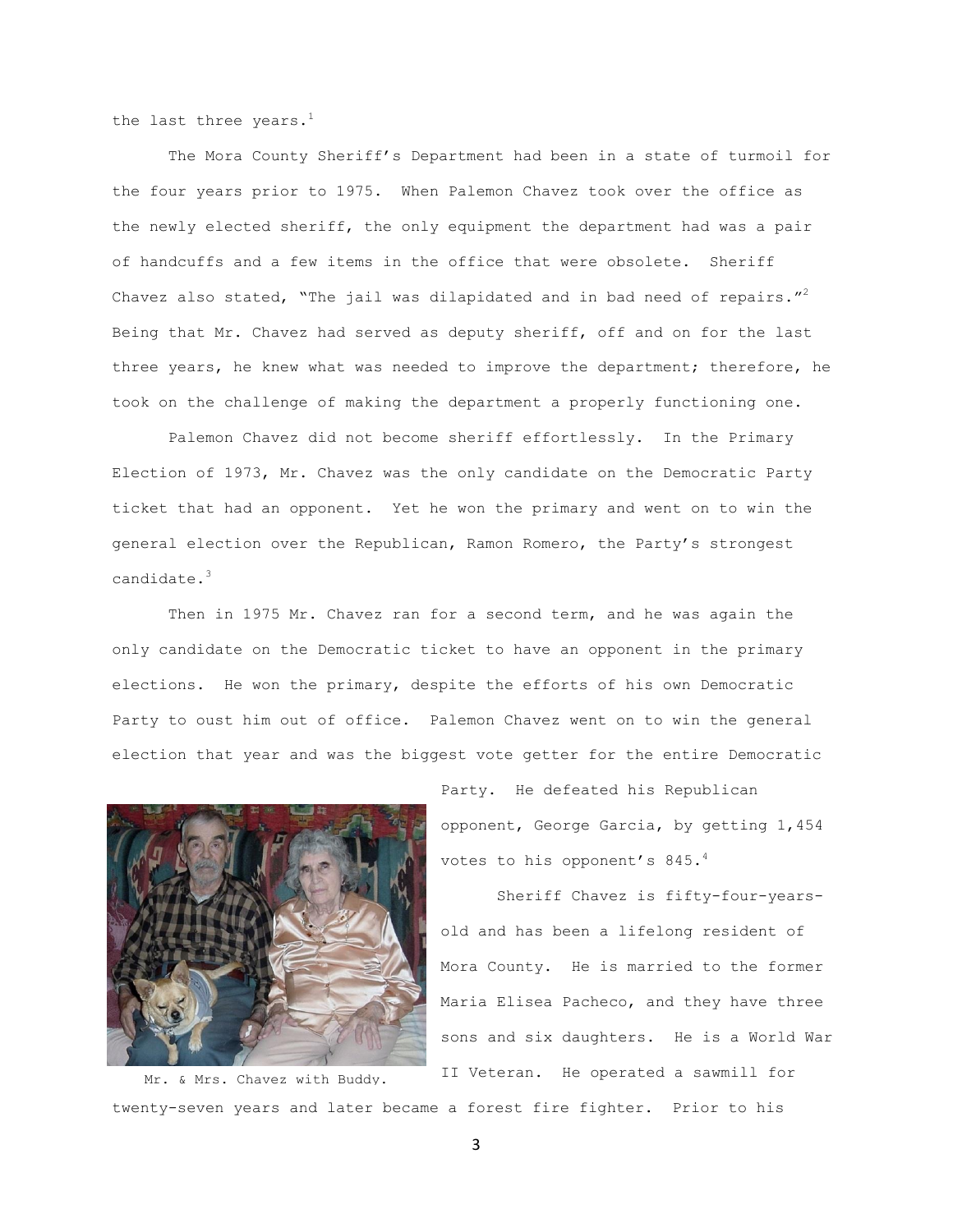taking the job of Deputy Sheriff of Mora County, Palemon had been interested in law enforcement.<sup>5</sup>

Upon taking office, Sheriff Chavez took some law enforcement courses at the New Mexico State Police Training School where he received the following certificates:

- April 17, 1974, Uniform Crime Reporting Procedure.
- December 19, 1974, Jail Management Seminar #3.
- February 28, 1975, Accident Investigation Course #2.
- February 28, 1975, Police Para-Medic Course #2. $^6$

With these certificates Sheriff Chavez believes that he is qualified to handle the job of sheriff of Mora County.

Upon taking office, Sheriff Chavez set out to reorganize the Sheriff's Department. He hired his own deputies, secretaries, and jailer. The hiring of these officials had never been done by the sheriff himself, but had been handled through another agency in the county. He established certain hours for himself and his employees to work. Although he established certain hours for each employee to work, he himself is still on twenty-four hour call. He coordinates all duties of his deputies and secretary-dispatchers. He sees that all reports are sent into Santa Fe and that his whole department functions in a professional manner. According to the Sheriff, the principal duty of the sheriff's office is to handle civil procedures within the county. He serves legal papers, attempts to settle family arguments, assists the New Mexico State Police with traffic violators, keeps peace and order at public dances and, in general, sees that laws are not violated within the county.<sup>7</sup>

Sheriff Chavez considers the New Mexico State Police an essential part of law enforcement in Mora County. The Sheriff states that, "The main position of the New Mexico State Police is to back-up the sheriff; his main function is highway accidents. By having a state policeman stationed in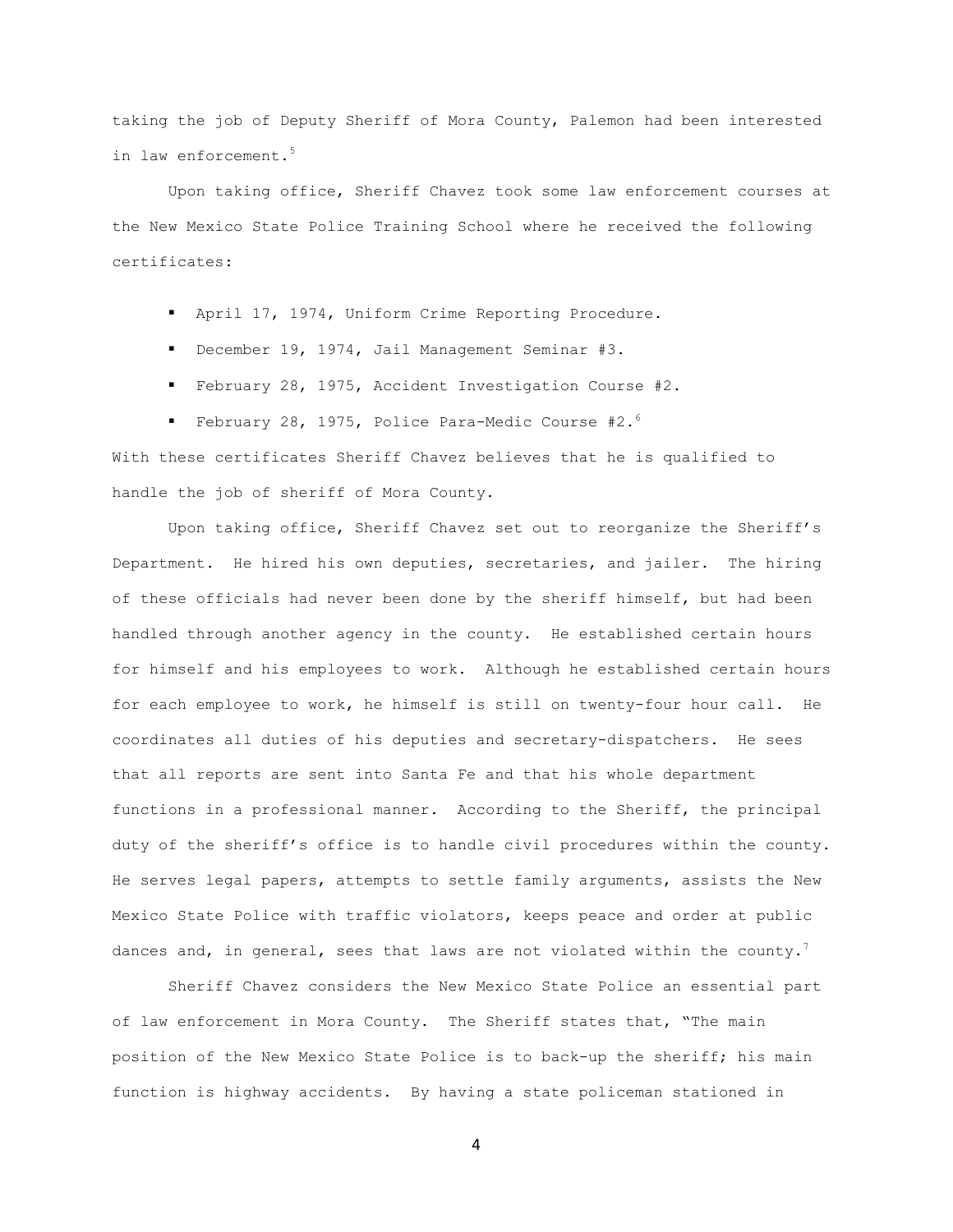Mora, there is a feeling of security for the sheriff's department."<sup>8</sup> Sheriff Chavez believes that the best state policeman he had ever had stationed in Mora was Officer Johnny Cordova, who helped him when he first took over his duties as sheriff. He also feels grateful to State Police Officer Paul Mares, who helped establish operational procedures for the radio system, which the sheriff's department presently has. $9$ 

The Mora County Sheriff's Department has two full-time deputies whose duties are to assist the sheriff and to enforce the sheriff's duties when he is not on duty. His first deputy is Alfonso Maestas. Mr. Maestas is seventy-four years of age, and a former guard at the Muers Drum Company in San Pablo, California. Mr. Maestas had been a former deputy in Mora County in 1975 and had worked for twelve months under Palemon Chavez. Mr. Maestas became a deputy again in August 1977 and is now first deputy for the Mora Sheriff's Department. Mr. Alfonso Maestas stated, "I furnish my own gun, shells, handcuffs, and badge."<sup>10</sup> The sheriff has provided such equipment, but they were old and used and had been donated to the sheriff's department from some other law enforcement agency. Mr. Maestas feels that this equipment was rejected by another law enforcement agency because it was not adequate; so he feels more secure using his own equipment.

Tino Branchal is the second deputy, and he has been with the sheriff's department for the last year. Since Mr. Branchal has been with the sheriff's department his main duty is to patrol the town of Mora at night. He also assists the state police in handling all traffic violations and accidents.

There are four secretary-dispatchers in the sheriff's department. They are Caroline Armijo, Angie Vigil, Pauline Gonzalez, and Norma Romero. They all work eight-hour shifts, which are rotated every week.

I interviewed Caroline Armijo who is the first dispatcher in the sheriff's department. She has been with the sheriff's department since October 1, 1975, but prior to that she had no law enforcement experience.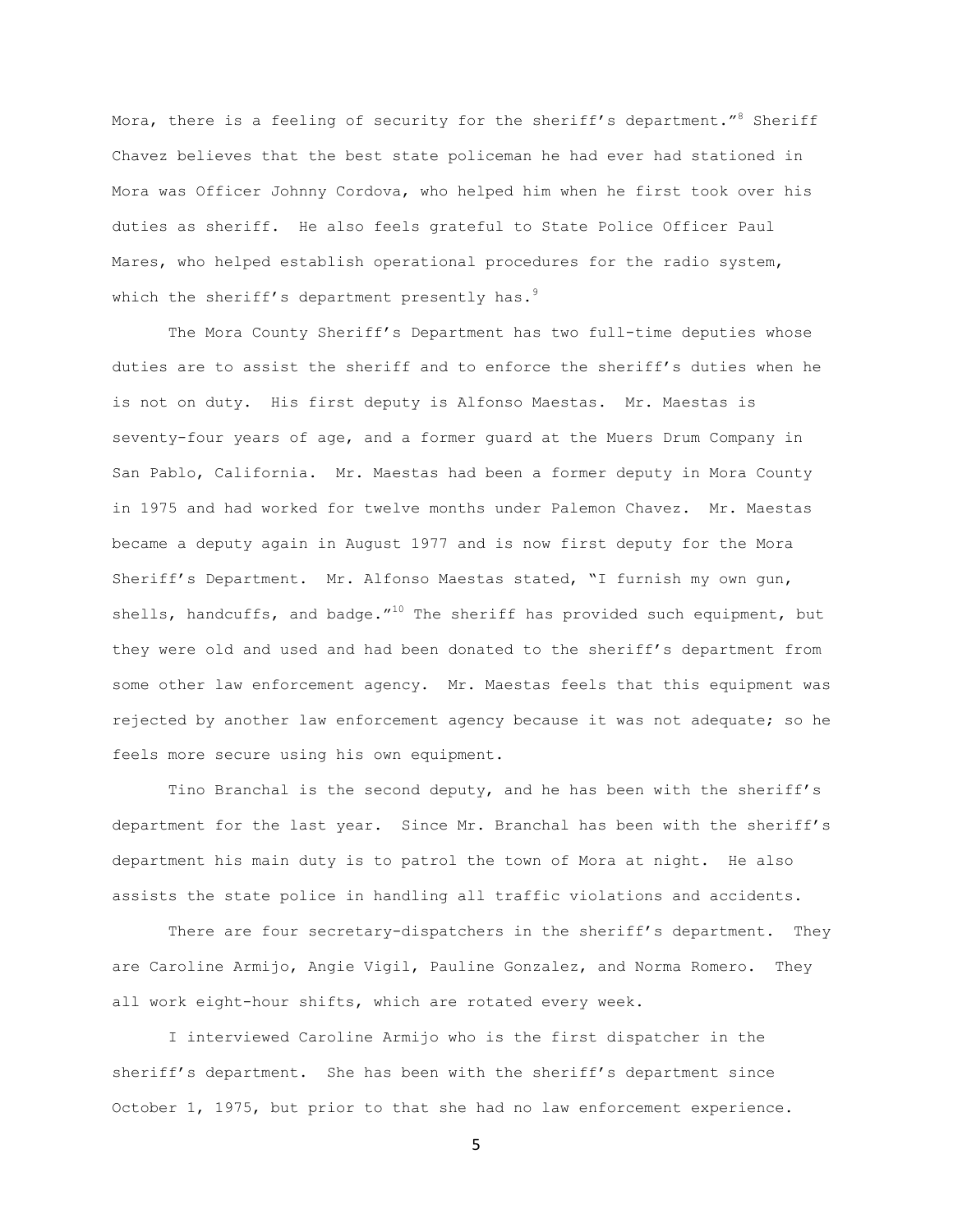Her main duties consist of secretarial work such as sending out Uniform Crime Reports, which are due the seventh of every month to the New Mexico State Police in Santa Fe. The paperwork reports felonies, burglaries, assaults, and civil crimes. She also writes the funding proposals for the sheriff's department and assists Sheriff Chavez in presenting proposals before the Governor's Council Meetings. These meetings are held by the State Commission on Law Enforcement, and the Commission approves or disapproves any funding for the sheriff's department. As radio-dispatcher, her duties are to take incoming and outgoing calls and direct them to the sheriff or state police. Caroline Armijo states, "Through State Policeman Herman Silva's help, I have learned how to operate the dispatcher radio, write out accident reports, and have established the first filing system for the department. I think we have the best State Policeman Mora County has ever had.  $''^{11}$ 

Local State Police Officer, Herman Silva, was first assigned to Mora on December 30, 1974. Officer Silva has worked in conjunction with the sheriff's department since Mr. Chavez became sheriff. The sheriff's department primarily handles civil law violations, while the state police handles traffic violations. One big difference, as stated by Officer Silva is, "If the sheriff is called on any violation, and he refuses, then the state police are called, and I have to go." $^{12}$  Officer Silva believes that Sheriff Chavez has a good organization, but he also believes that the sheriff is old-fashioned in his ways of law enforcement, which are contrary to the system that he, as a state policeman, has to follow. Officer Silva feels that the sheriff and his deputies could use some additional training on law enforcement.<sup>13</sup>

The most outstanding problem the sheriff's department has is acquiring funds to keep the department functioning smoothly. All funds for the department must be channeled through the Mora County Commissioners. The Commissioners have a county manager who works in conjunction with the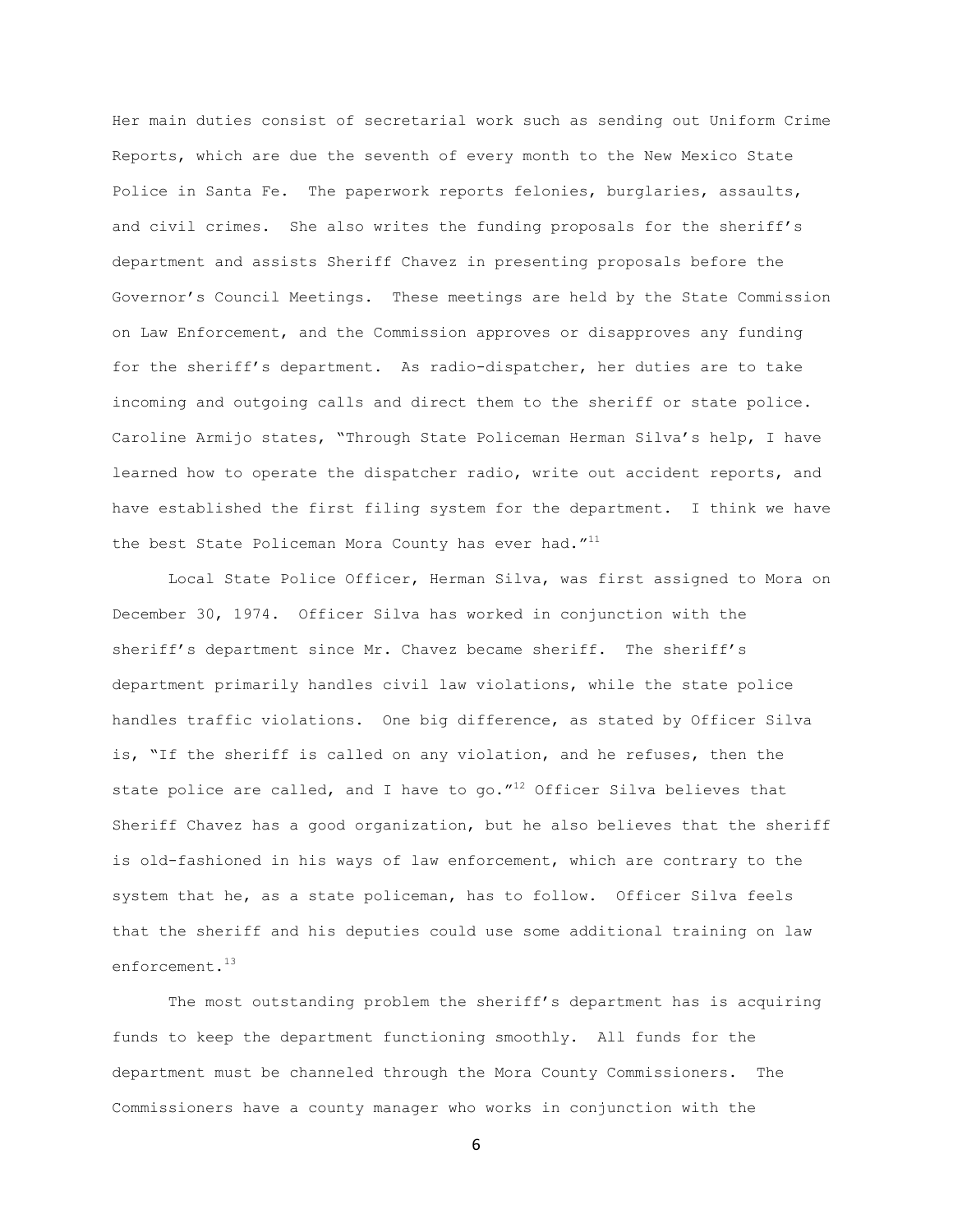sheriff's department. According to Sheriff Chavez, the problem in obtaining funding seems to be the inefficiency of the county manager to get proposals submitted on time to meet the proposal deadlines, and if the deadlines are not met, monies for the sheriff's department are lost.

For example, presently the sheriff's department has been without a police car for over a year. Yet the only cars the sheriff's department has ever had have been used--state surplus cars. At present the sheriff and deputies use their own cars for law enforcement duties. The only reimbursement they receive is mileage from the sheriff's department funds. On July 1, 1977, Sheriff Chavez requested a new car, but because of the inefficiency of the county manager he has not received it. Another problem that confronted Sheriff Chavez was when the department did have a police car the county refused to allow him money to buy gasoline for its operation. Therefore, most of the time, even though they had a police car, they could not operate it for lack of gasoline.<sup>14</sup> As of yet, there does not seem to be any hope for change in obtaining funds for the department.

There is also the problem of maintenance. The Mora courthouse, where the sheriff's office is located, has two janitors for its maintenance. Sheriff Chavez has had constant difficulty in getting the janitors to do their jobs. Being that the janitors have refused to do their jobs, either directly or indirectly, Sheriff Chavez has had the jailer do the janitorial work for the department. A good example of the inefficiency that exists within the department is a ventilation system in the jail that has been out of order for over a year. The sheriff's department has approached the County Commissioners several times concerning this matter. Nothing has been done. Whenever there are prisoners in the jail they have to be taken out of the jail during the day for fresh air because of the lack of air circulation in the jail itself. Recently a juvenile officer came to check conditions in the jail. Because the jail is also used for juvenile detainees he commented that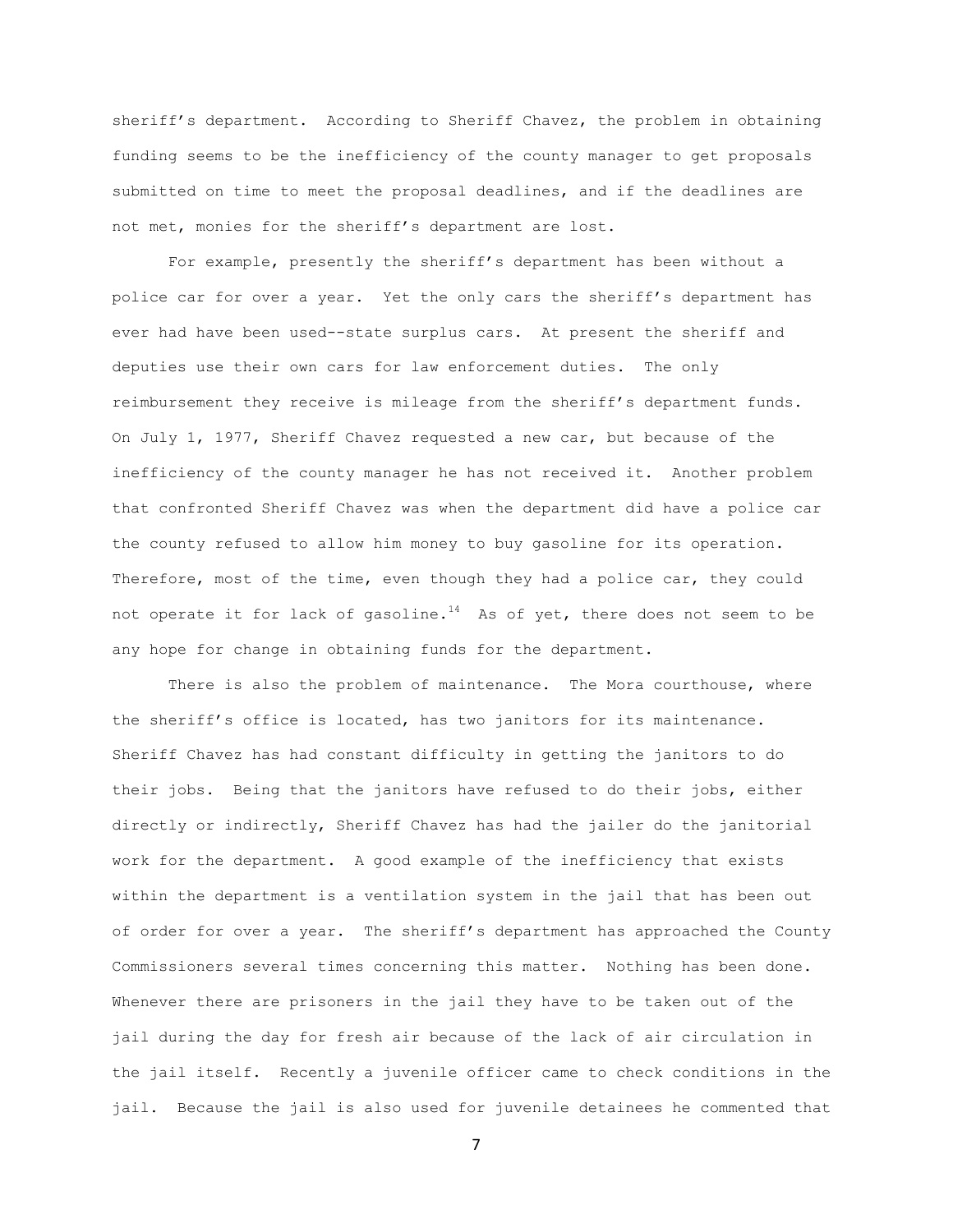the jail was not adequate for their detention and made a notation about the ventilation system, which he said would be reported to the state. Sheriff Chavez hopes that with an agency from Santa Fe complaining to the County Commissioners, the ventilation system will get repaired.

Another problem in law enforcement in Mora County is the uncooperative Magistrate. Sheriff Chavez states, "Magistrates have not been suitable since I have been in office for different reasons. The present Magistrate is very liberal. It may take me up to three days to locate someone on some violation, and after I have arrested him and taken him before the Magistrate, the Magistrate will turn him loose within five minutes with no bond or anything other than his own say-so. The Magistrate is not backing up any law enforcement officer."<sup>15</sup>

Sheriff Chavez has also stated that he considers the present Magistrate to be prejudiced against strangers, for he seldom invokes heavy fines on local people, even though they may be brought before him several times. Yet, if a stranger is taken before him for any law violation, he is given the maximum sentence the law allows. Not only does Sheriff Chavez feel that the Magistrate is prejudiced, but he also uses his office for political reasons, ie., when a Democrat is taken before him he is generally fined or given a very light sentence. On the other hand, however, if a Republican is taken before him he is generally prosecuted and given a much stiffer sentence.

This poor cooperation is not only towards the sheriff's department. It is also confirmed by the New Mexico State Police who feel that, because of lack of sufficient prosecution and low fines, there are repeaters going before the Magistrate constantly. Most of these repeaters are local people, yet outsiders get heavy fines. This indicates to the New Mexico State Police that the Magistrate's office is not performing in a professional manner, thus contributing to more violations in Mora County.<sup>16</sup>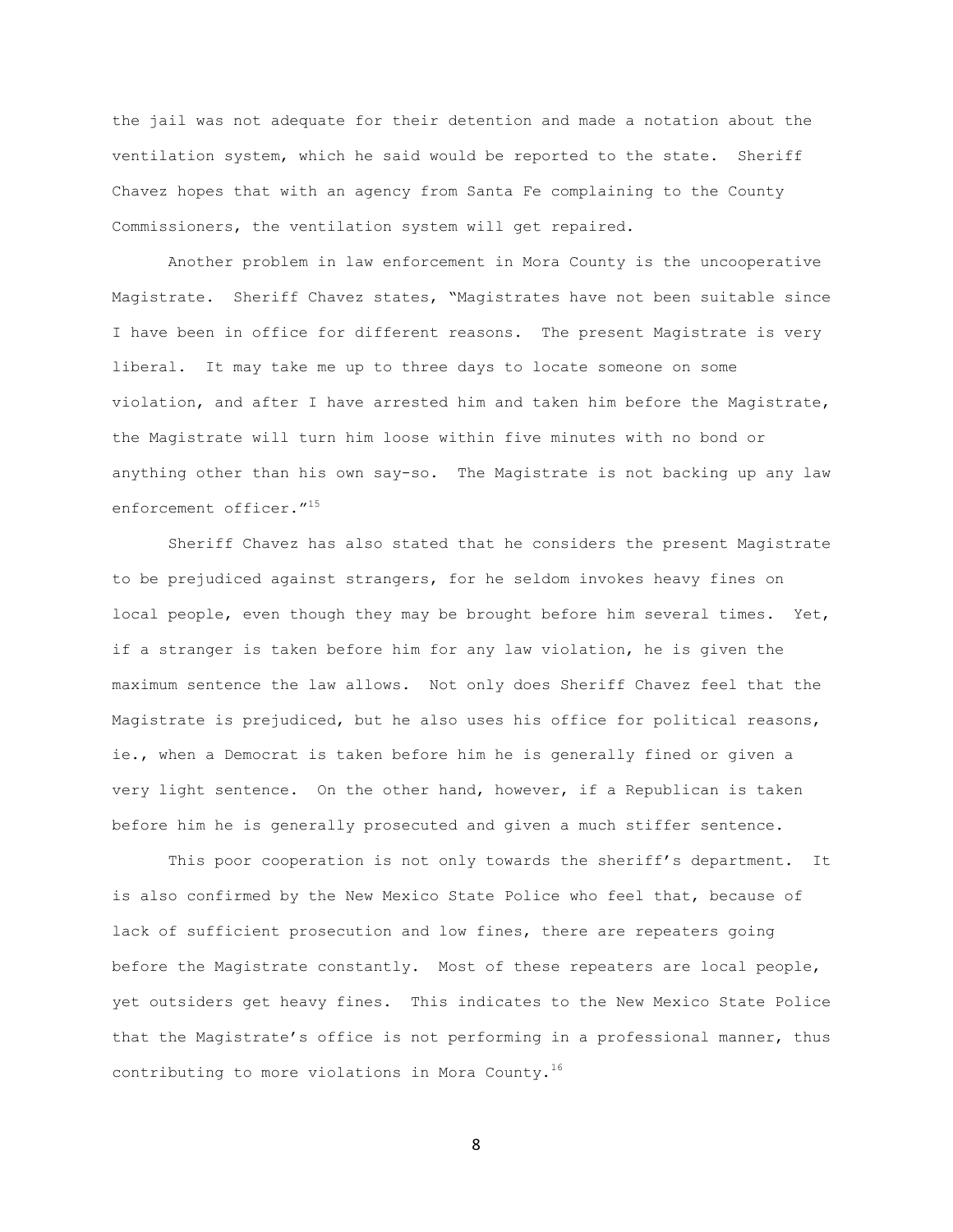Despite the problems that Sheriff Palemon Chavez has encountered there have been many improvements in the department. When Sheriff Chavez took office Mora County was considered a non-submittal county, as far as crime reports were concerned. Now it is on a monthly reporting basis.

The jail was old, rundown, and dilapidated. It was located on the second floor of the courthouse. It had a very poor heating system, windows were generally broken, plumbing didn't work, and prisoners had to sleep on springs because of the lack of blankets and mattresses. Now there is a new jail addition to the courthouse. The facilities are kept clean, warm, and prisoners are provided with bedding. The jailer lives next to the jail and provides meals for the prisoners.

In 1975 the only communication system the sheriff's department had was a telephone. There was no secretary, and the sheriff had to use his own car. At present the department has a radio-dispatch system, which operates twentyfour hours a day. This system is on the same frequency as all law enforcement agencies, thus providing full communication with the New Mexico State Police Headquarters out of Las Vegas, New Mexico. There are four radio-dispatchers on duty twenty-four hours a day. These dispatchers also do the secretarial work, which helps to keep the sheriff's department running smoothly. Although the police cars that have been provided for the sheriff's department have been used, at least off and on, they have had transportation, which is something that was never provided before. Hopefully the new police car which has been on order for over a year will come soon. This would allow the sheriff's department more law enforcement capability.

The increase in the budget for the sheriff's department has also been noticeable. The budget allocated to the department in fiscal year 1971 to 1972 was \$9,630.00. This has been increased to \$55,678.00 for the fiscal year 1977 to 1978.<sup>17</sup> The sheriff's salary in 1975 was \$349.00 per month. It has increased to \$571.00 per month, which is still a low salary but much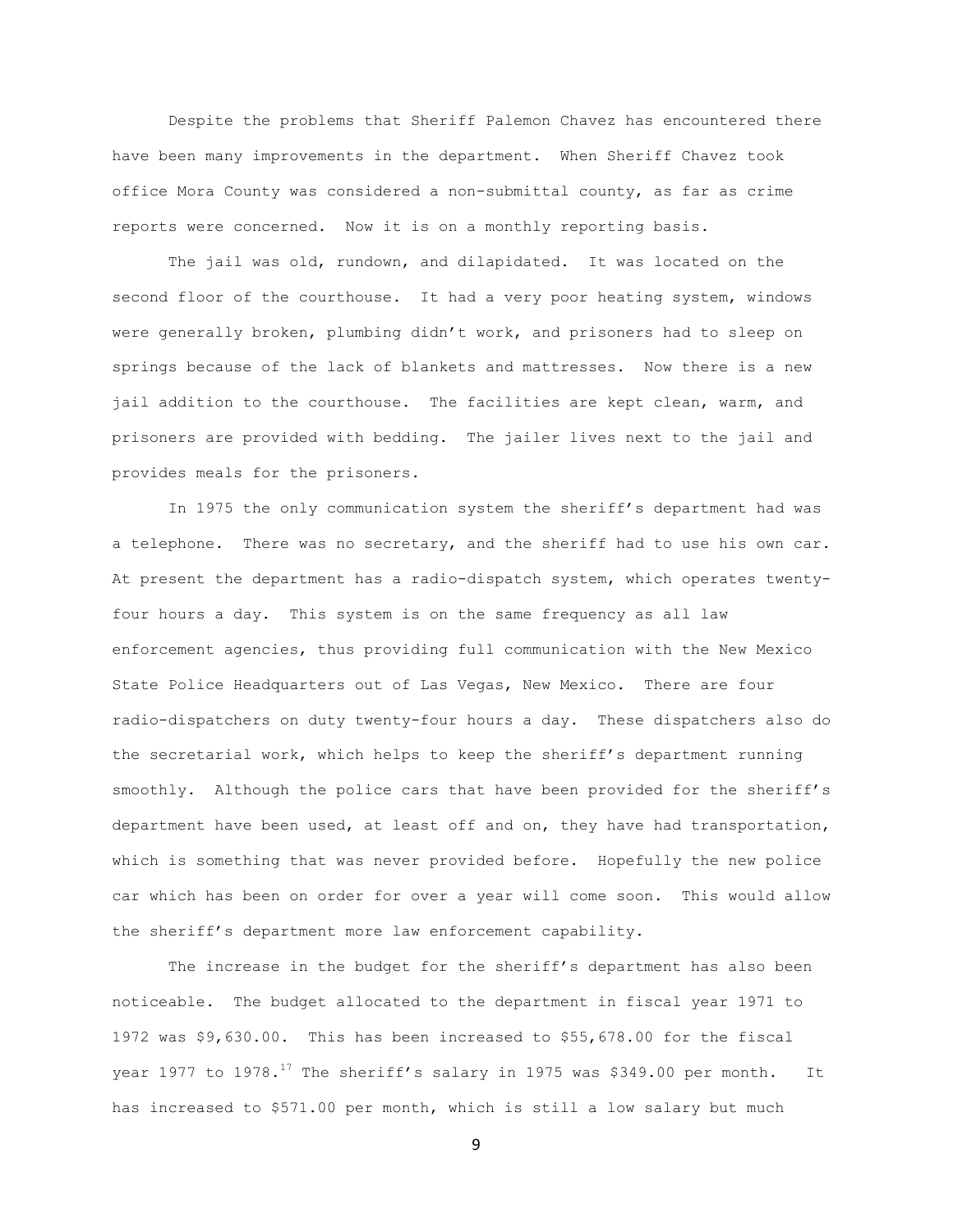improved from what was previously paid. The deputies' salaries in 1975 were a mere \$173.00 per month; this has been increased to \$382.00 per month.

When Sheriff Chavez took office and acquired a secretary, the salary for one secretary was \$365.00 per month. This has been increased to \$459.00 per month per secretary, and there are now four secretary-dispatchers. These are definite improvements that Sheriff Chavez has brought to the sheriff's department.

Upon interviewing Sheriff Chavez, I asked him about remarks made by various people about the manner in which he conducts himself, namely collecting beer cans on the streets. I also asked Sheriff Chavez why he gathered beer cans off the streets. He replied, "I collect aluminum cans, not so much for their value, but as a diversionary measure. For people that I have been looking for with a warrant will hide or avoid me, and I cannot locate them when I'm in a police car. Yet I can be on the streets picking up cans and they ignore me. I'm always watching to see where people are and later I can go pick them up. When I pick them up they will wonder how I ever found them. As for the cans I really do collect, I sell them and use the money to buy tickets from local charities."<sup>18</sup>

The most exciting incident for Sheriff Palemon Chavez occurred on July 16, 1977, when, according to Sheriff Chavez, there was a shooting in the hallway of the sheriff's office. Johnny Martinez, age thirty, who had been freed by the Mora Magistrate on assault charges on two elderly men from Ocate (ages seventy-six and eighty-seven-years-old), and whom Sheriff Chavez had again arrested on July 4, 1977, (on charges of disturbing a family) again was freed by the magistrate, walked into the sheriff's department with two guns in his hands, and said he was going to kill the Sheriff. Mr. Martinez had previously threatened to kill Sheriff Chavez but had done nothing. Sheriff Chavez was taken by surprise. Martinez shot at the Sheriff twice, but missed. Sheriff Chavez pulled his gun out and shot into the air as a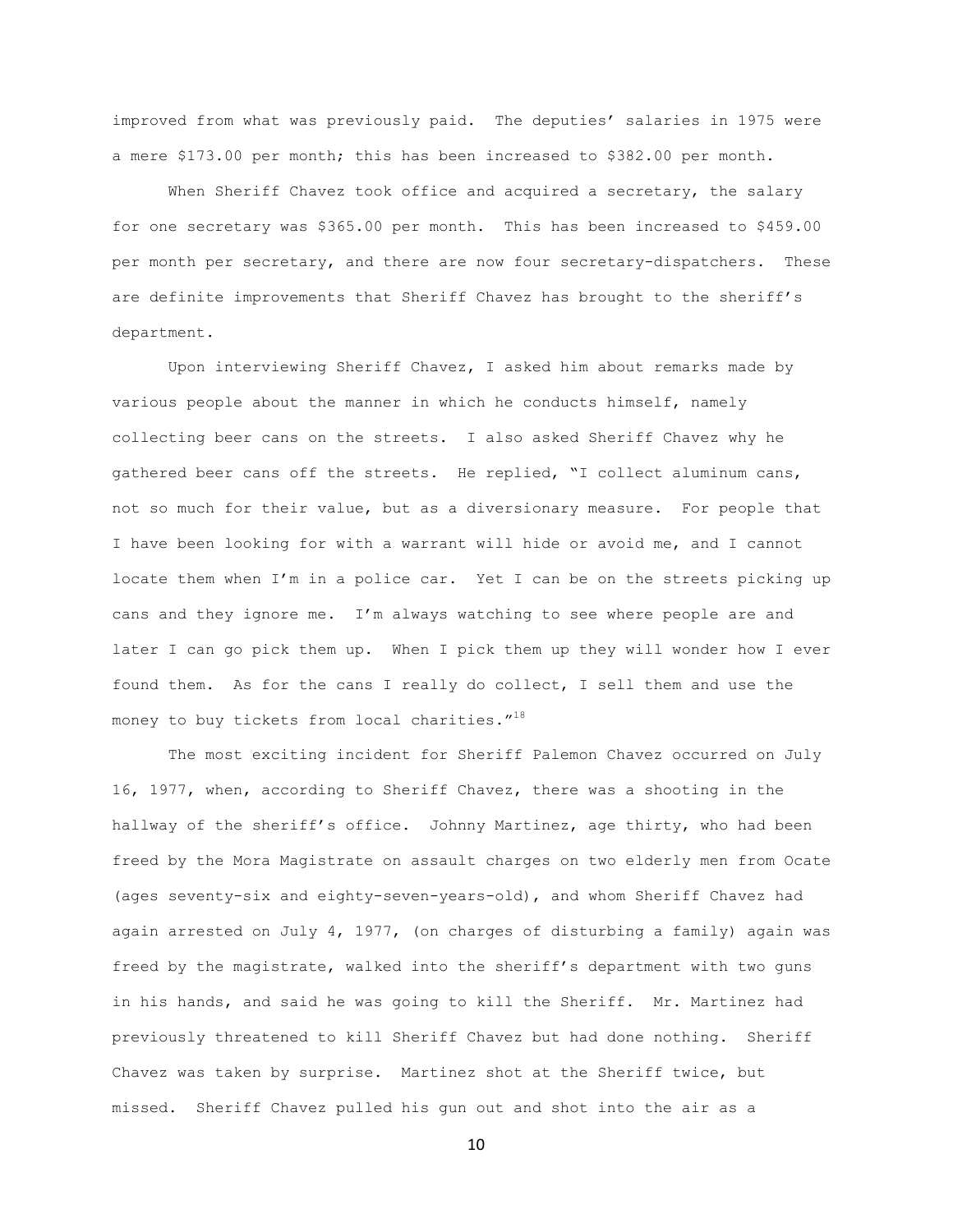warning. Martinez did not lower his guns. Upon seeing this, the Sheriff shot again and hit Martinez in his left arm. Martinez ran out of the sheriff's office with the Sheriff in hot pursuit. Sheriff Chavez caught up with Martinez in front of William Gandert's Garage approximately three blocks from the sheriff's office. Martinez was lying wounded on the street. From there, the Sheriff had Martinez picked up by ambulance and sent to the Las Vegas Hospital. Later Martinez escaped from the hospital, but was soon apprehended by local authorities in Las Vegas, New Mexico. Sheriff Palemon Chavez, knowing that his life could still be in danger, had been worried so Martinez was kept in jail in San Miguel County. Two or three days later Martinez escaped from the San Miguel County jail along with five other convicts that were being held on charges concerning a murder. It was several days before Martinez was recaptured. On September 28, 1977, Martinez was sentenced to the State Penitentiary for assault on a peace officer (Palemon Chavez) and is presently serving two to ten years.<sup>19</sup>

Criticisms abound by local people about the way that Sheriff Chavez has run his office, yet it seems to be operated in a very professional manner. With all the department's problems, which are gradually being overcome, Sheriff Palemon Chavez has made many advances in improving the department. A new jail, two deputies, four radio-dispatchers, secretaries, and a full-time jailer are all improvements. The increase in the sheriff's department budget, higher salaries, and transportation are also quite noticeable. Overall, Sheriff Palemon Chavez has proven that Mora County can indeed have an efficiently run sheriff's department.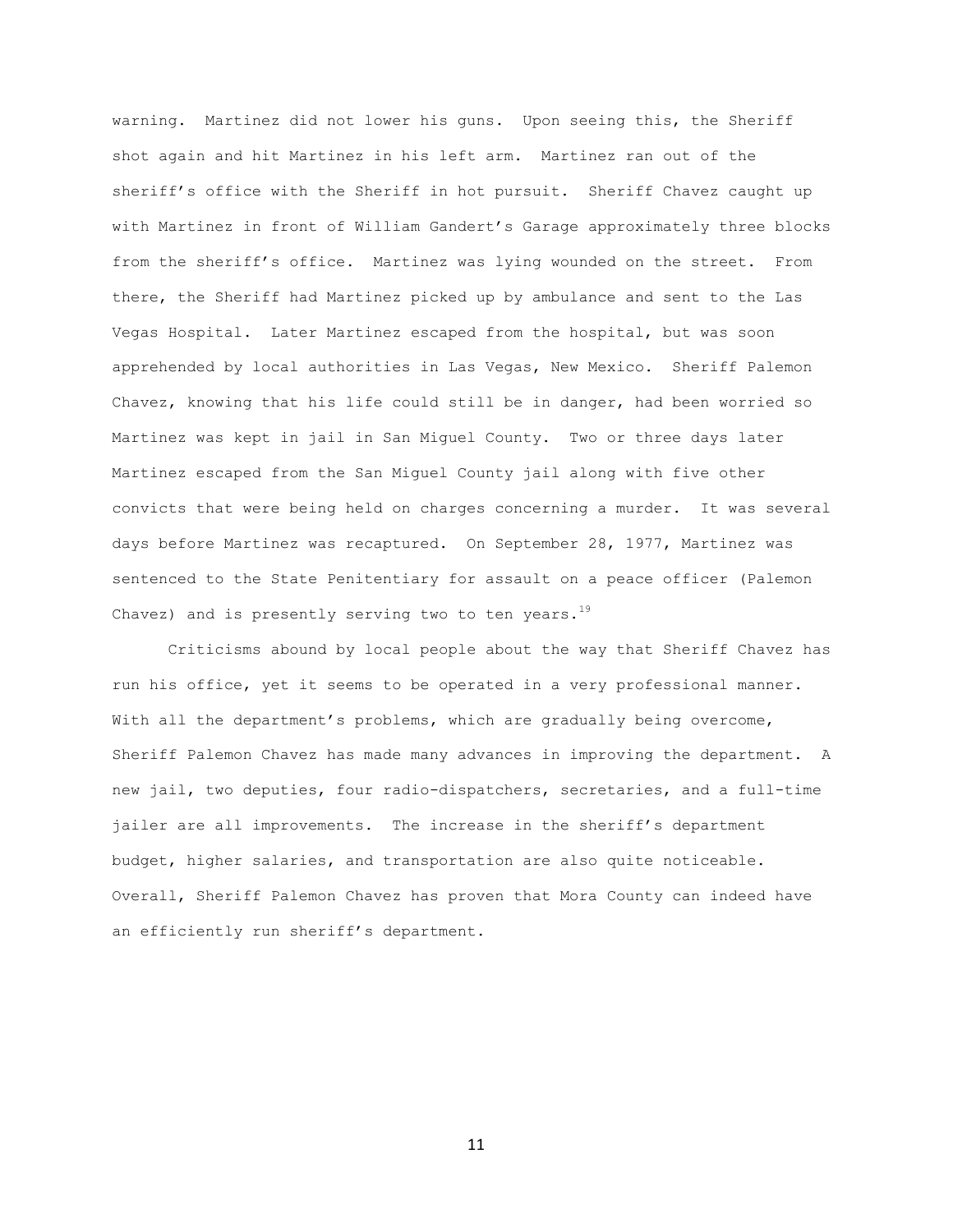## **NOTES**

 Mora County Clerk Office, Payroll Record Book Mora County, Payroll Records, Mora County. Mora, New Mexico, 1978.

 Interview with Palemon Chavez, Mora County Sheriff, Chacon, N.M., 14 Feb. 1978. Hereafter, Chavez.

<sup>3</sup> "All Demos Victors in Mora," Las Vegas Daily Optic, 6 Nov. 1974, p. 1.

"Mora Favors Democrats," Las Vegas Daily Optic, 3 Nov. 1976, p. 1.

 "Mora Democrats Announce Positions," Las Vegas Daily Optic, 20 Oct. 1976, p. 8.

Chavez.

Ibid.

Ibid.

 Interview with Paul Mares, State Policeman stationed in Las Vegas, N.M., Las Vegas, 16 Feb. 1978.

 Interview with Alfonso Maestas, Deputy Sheriff, Mora County, N.M., Mora, 2 Feb. 1978.

 Interview with Caroline Armijo, Secretary, Mora County Sheriff's Office, Mora, N.M., 21 Feb. 1978.

 Interview with Herman Silva, State Policeman stationed in Mora, N.M., Mora, 2 Feb. 1978. Hereafter, Silva.

Ibid.

Chavez.

Ibid.

Silva.

<sup>17</sup> Interview with Eloy Valdez, County Manager, Mora County, N.M., Mora, 21 Feb. 1978.

Chavez.

Ibid.